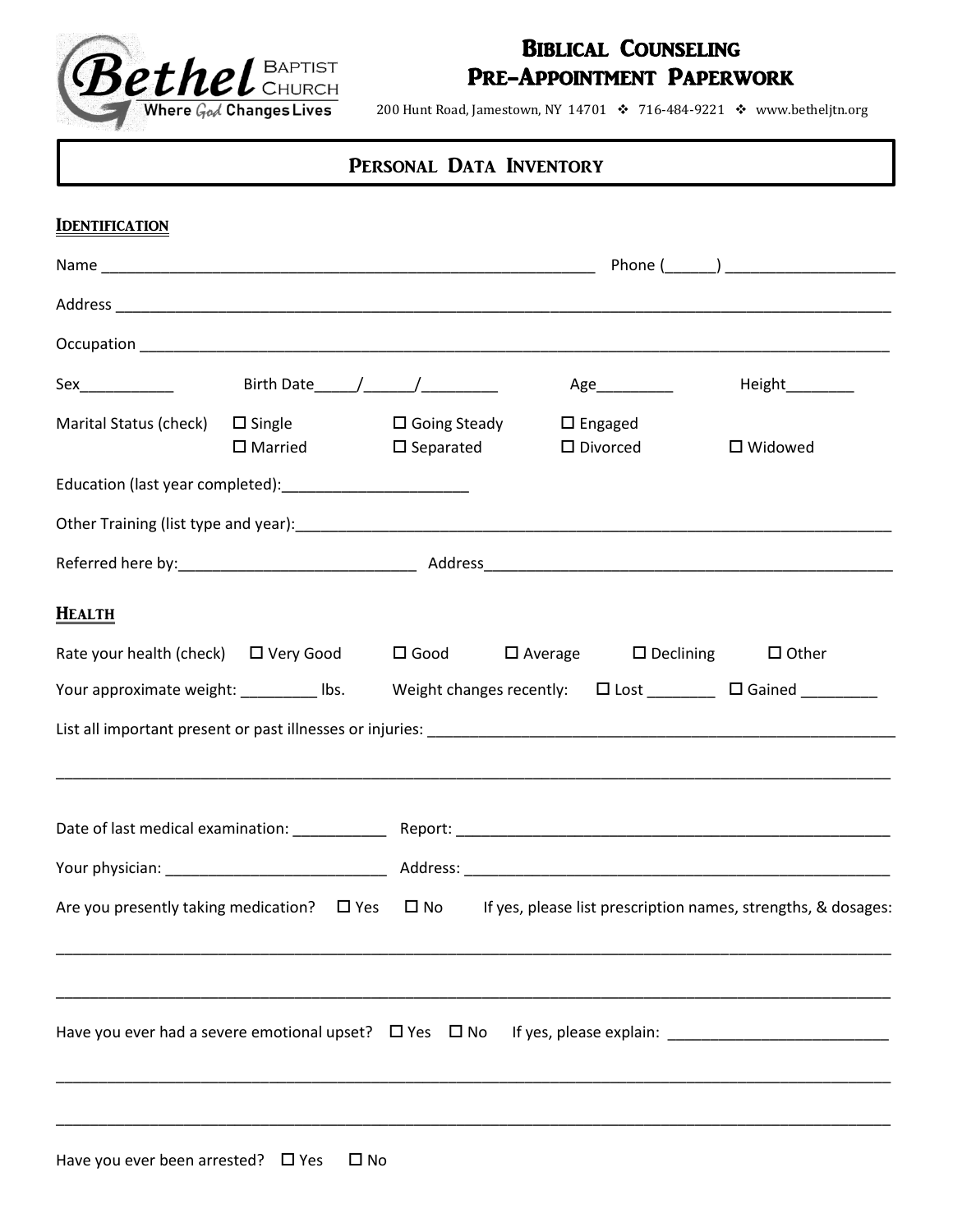| Are you willing to sign a release of information form that your counselor may write for social, psychiatric, or medical<br>reports?<br>$\Box$ Yes $\Box$ No |                 |                                                          |                      |                                                       |                         |
|-------------------------------------------------------------------------------------------------------------------------------------------------------------|-----------------|----------------------------------------------------------|----------------------|-------------------------------------------------------|-------------------------|
| Have you recently suffered the loss of someone who was close to you??                                                                                       |                 |                                                          | $\Box$ Yes $\Box$ No |                                                       | If yes, please explain: |
|                                                                                                                                                             |                 |                                                          |                      |                                                       |                         |
| <b>RELIGIOUS BACKGROUND</b>                                                                                                                                 |                 |                                                          |                      |                                                       |                         |
|                                                                                                                                                             |                 |                                                          |                      |                                                       |                         |
| Church attendance per month (circle): 0 1 2 3 4 5 6 7 8 9 10+                                                                                               |                 |                                                          |                      |                                                       |                         |
|                                                                                                                                                             |                 |                                                          |                      | Baptized? $\Box$ Yes $\Box$ No                        |                         |
|                                                                                                                                                             |                 |                                                          |                      |                                                       |                         |
| Do you consider yourself a religious person?                                                                                                                | $\square$ Yes   | $\square$ No                                             |                      | $\Box$ Uncertain what you mean                        |                         |
| Do you believe in God?                                                                                                                                      | $\square$ Yes   | $\square$ No                                             |                      | $\Box$ Uncertain what you mean                        |                         |
| Do you pray to God?                                                                                                                                         | $\square$ Never | $\Box$ Occasionally $\Box$ Often How often? ____________ |                      |                                                       |                         |
| Are you saved?                                                                                                                                              | $\Box$ Yes      | $\square$ No                                             |                      | $\Box$ Uncertain what you mean                        |                         |
| How often do you read your Bible?                                                                                                                           | $\square$ Never |                                                          |                      |                                                       |                         |
| Do you have regular family devotions (if married)? $\Box$ Yes                                                                                               |                 | $\Box$ No                                                |                      | $\Box$ Uncertain what you mean                        |                         |
|                                                                                                                                                             |                 |                                                          |                      |                                                       |                         |
| PERSONAL INFORMATION                                                                                                                                        |                 |                                                          |                      |                                                       |                         |
| Have you ever had any psychotherapy or counseling before? $\square$ Yes                                                                                     |                 |                                                          |                      | $\square$ No If yes, list the counselor or therapist, |                         |
|                                                                                                                                                             |                 |                                                          |                      |                                                       |                         |

Circle any of the following words which best describe you now: *active ambitious self-confident persistent nervous hardworking impatient impulsive moody often-blue excitable imaginative calm serious easy-going shy quiet good-natured introvert extrovert likeable leader callous submissive lonely self-conscious sensitive* 

*other\_\_\_\_\_\_\_\_\_\_\_\_\_\_\_\_\_\_\_\_\_\_\_\_\_\_\_\_\_\_\_\_\_\_\_\_\_\_\_\_\_\_\_\_\_\_\_\_\_\_\_\_\_\_\_\_\_\_\_\_\_\_\_\_\_\_\_\_\_\_\_\_\_\_\_\_\_\_\_\_\_\_\_\_\_\_\_\_\_\_\_\_\_*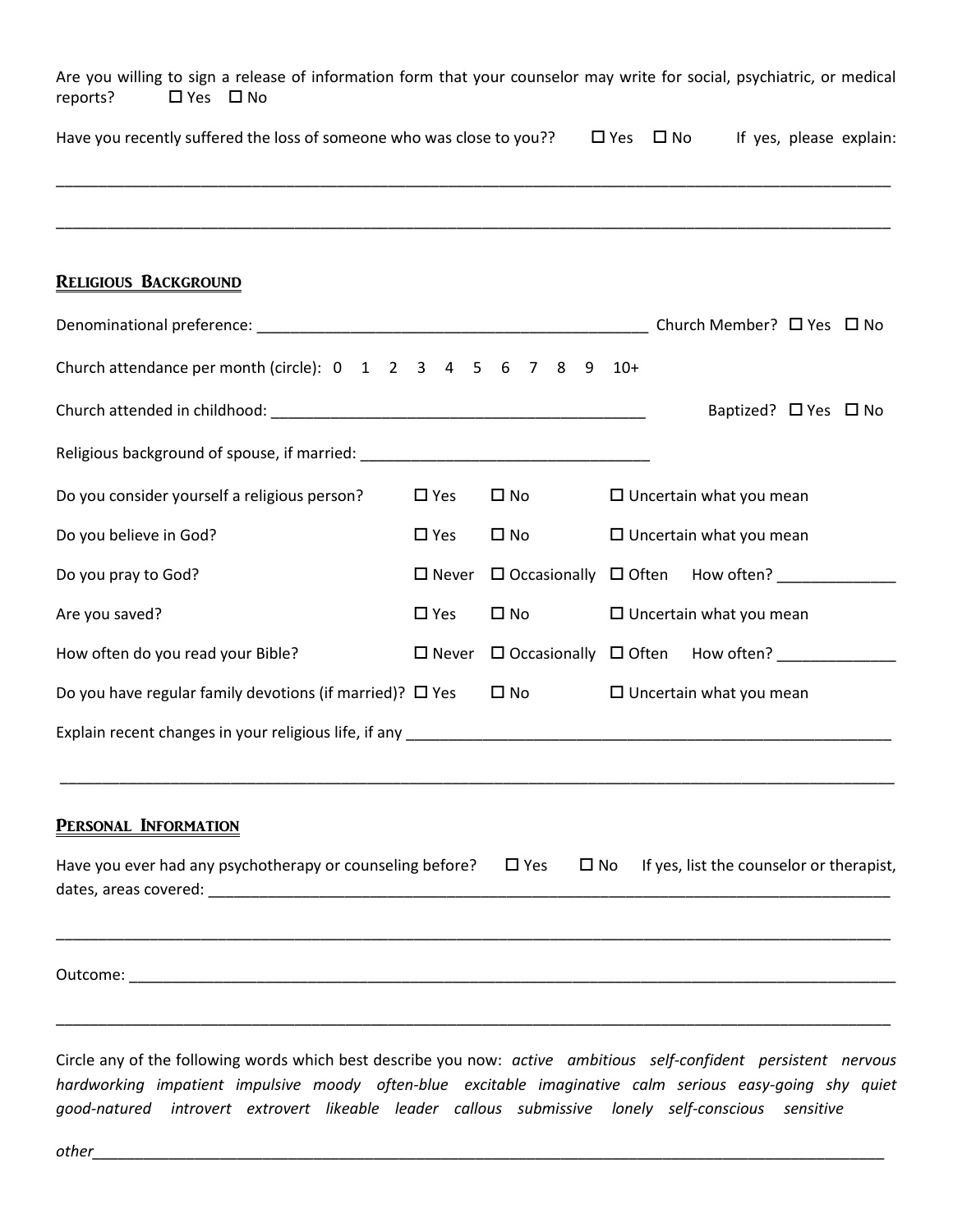| Have you ever felt people watching you?     | $\square$ Yes | ⊟ No |
|---------------------------------------------|---------------|------|
| Do people's faces ever seem distorted?      | $\Box$ Yes    | ∩ No |
| Do colors ever seem too bright?             | $\Box$ Yes    | ∩ No |
| Are you sometimes unable to judge distance? | $\Box$ Yes    | ∩ No |
| Have you ever hallucinated?                 | $\Box$ Yes    | ∩ No |
| Is your hearing exceptionally good?         | $\Box$ Yes    | ∩ No |
| Are you afraid of being in a car?           | $\Box$ Yes    | ∩ No |
| Do you have problems sleeping?              | $\Box$ Yes    | Π N∩ |

# Marriage and Family Information

| Is your spouse willing to come for counseling? $\Box$ Yes $\Box$ No                         |
|---------------------------------------------------------------------------------------------|
|                                                                                             |
|                                                                                             |
| How long did you know your spouse before marriage? _____________________________            |
|                                                                                             |
| Did you receive premarital counseling? $\square$ Yes $\square$ No If so, how many sessions? |
|                                                                                             |
|                                                                                             |
|                                                                                             |
|                                                                                             |

## **Information about your children** (check PM if child is by previous marriage):

| <b>PM</b> | <b>Name</b>                                                                                                            | Age | Sex |        | Living (circle) Education (years)                                                                                                                                                                                                                                                                                                                                                                                                                         | <b>Marital Status</b> |
|-----------|------------------------------------------------------------------------------------------------------------------------|-----|-----|--------|-----------------------------------------------------------------------------------------------------------------------------------------------------------------------------------------------------------------------------------------------------------------------------------------------------------------------------------------------------------------------------------------------------------------------------------------------------------|-----------------------|
| $\Box$    | <u> 1989 - Johann John Harry Harry Harry Harry Harry Harry Harry Harry Harry Harry Harry Harry Harry Harry Harry H</u> |     |     | Yes No | $\mathcal{L}^{\mathcal{L}}(\mathcal{L}^{\mathcal{L}}(\mathcal{L}^{\mathcal{L}}(\mathcal{L}^{\mathcal{L}}(\mathcal{L}^{\mathcal{L}}(\mathcal{L}^{\mathcal{L}}(\mathcal{L}^{\mathcal{L}}(\mathcal{L}^{\mathcal{L}}(\mathcal{L}^{\mathcal{L}}(\mathcal{L}^{\mathcal{L}}(\mathcal{L}^{\mathcal{L}}(\mathcal{L}^{\mathcal{L}}(\mathcal{L}^{\mathcal{L}}(\mathcal{L}^{\mathcal{L}}(\mathcal{L}^{\mathcal{L}}(\mathcal{L}^{\mathcal{L}}(\mathcal{L}^{\mathcal{L$ |                       |
| □         | <u> 1989 - Johann John Stone, mars et al. (1989)</u>                                                                   |     |     | Yes No |                                                                                                                                                                                                                                                                                                                                                                                                                                                           |                       |
| $\Box$    | <u> 1990 - Johann John Stone, mars eta biztanleria (</u>                                                               |     |     | Yes No |                                                                                                                                                                                                                                                                                                                                                                                                                                                           |                       |
| $\Box$    |                                                                                                                        |     |     | Yes No |                                                                                                                                                                                                                                                                                                                                                                                                                                                           |                       |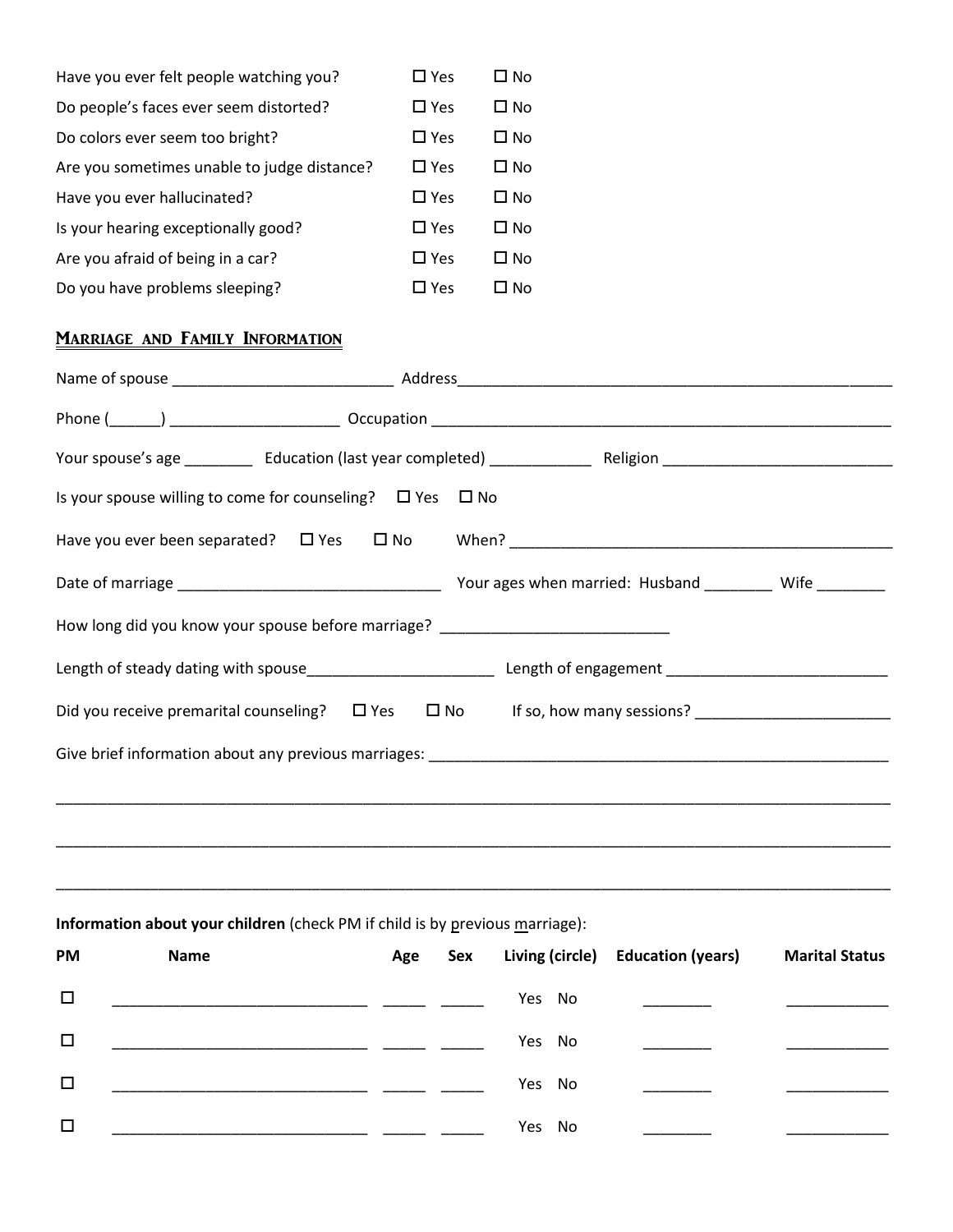| If you were reared by anyone other than your own parents, briefly explain: |                 |                |  |  |  |  |  |
|----------------------------------------------------------------------------|-----------------|----------------|--|--|--|--|--|
| How many older siblings do you have?                                       | <b>Brothers</b> | <b>Sisters</b> |  |  |  |  |  |
| How many younger siblings do you have?                                     | <b>Brothers</b> | <b>Sisters</b> |  |  |  |  |  |
| <b>BASIC INFORMATION</b>                                                   |                 |                |  |  |  |  |  |

#### **Briefly answer the following questions:**

1. From your perspective, what would you say is/are the problem(s)?

2. What have you done about it so far?

3. What would you like your counselor to do (what are your expectations of our time)?

4. As you see yourself, what kind of person are you? Describe yourself.

5. Is there any other information your counselor should know? (Feel free to use another page of paper)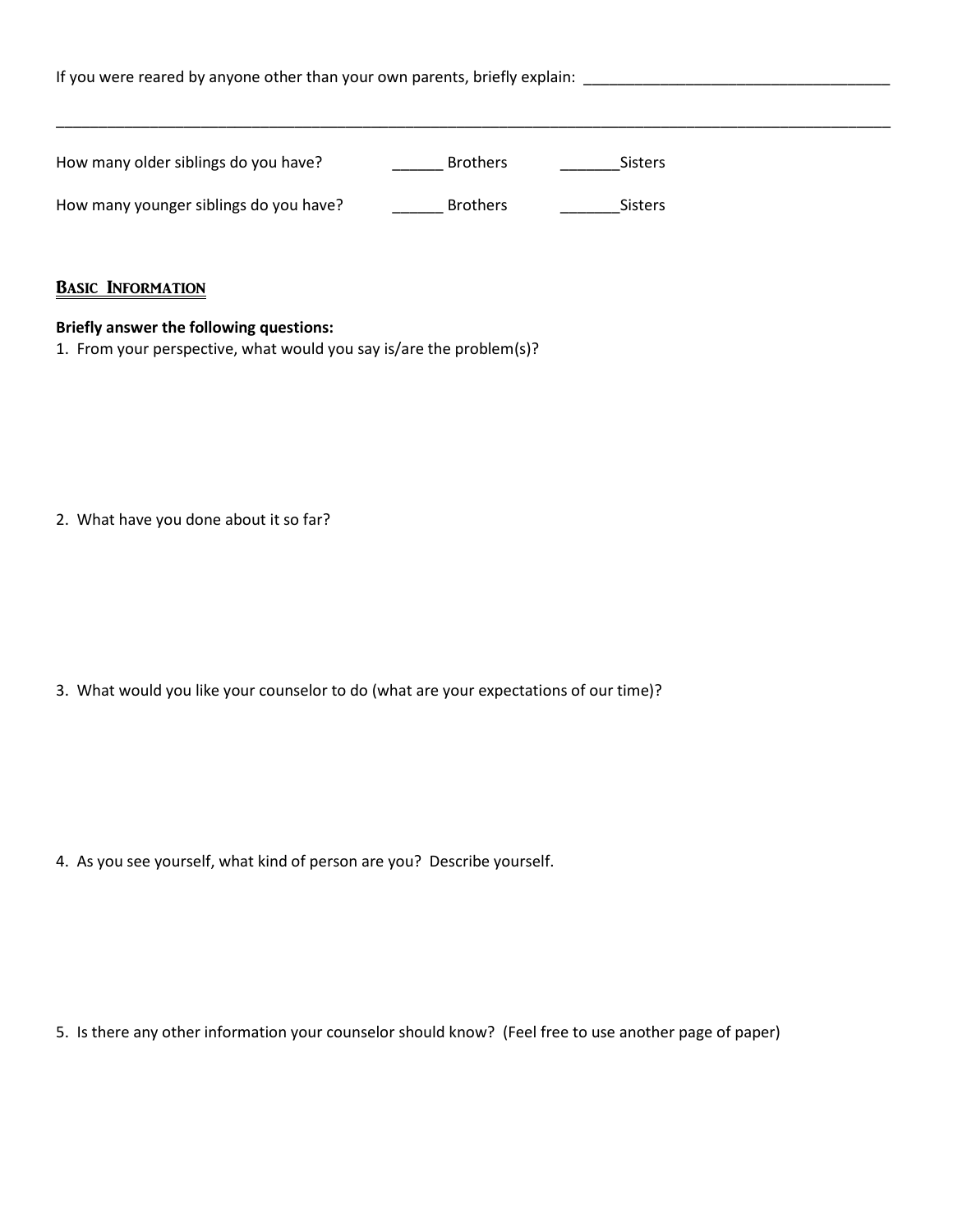# Consent to Biblical Counsel/Discipleship

| On the date set forth below, it is agreed that                             | ("Counselor") will   |
|----------------------------------------------------------------------------|----------------------|
| provide biblical counseling services to<br>following terms and conditions: | ("Counselee") on the |

**Biblical Counseling:** This is a ministry of the Gospel of Jesus Christ and is part of Counselor's practice of religion. Counselee has indicated that Counselee is a Christian and is voluntarily seeking religious guidance (biblical counseling) from Counselor, as a part of Counselee's practice of religion. The goal of biblical counseling is to help Christians become more like Jesus Christ in attitude, thought, and action. Counselor's goal in providing counseling is to help Counselee live life in a God—honoring way. This includes, but is not limited to, providing biblical counsel to assist in meeting the challenges of life, shedding the sin that so easily entangles, learning to develop, cultivate, and live in relationships that please God, giving thanks to God in all circumstances, living in a community of other believers through participation in a local church, and learning to rely on the Holy Spirit for direction as Counselee seeks o know God through the Bible. Although the biblical advice Counselor provides is intended to be practical, it is entirely Counselee's decision how to (and whether to) implement that advice. Counselor wants to help Counselee love God and love others through this process.

**Biblical Basis:** Counselor believes that the Bible provides sufficient guidance and instruction for faith and life. Therefore, counseling is based on biblical principles rather than those of secular psychology or psychiatry. Counselor is not licensed or certified as a psychotherapist, psychologist, psychiatrist, mental health professional, marriage and family therapist, or social worker, and is not acting in such capacities. If Counselee is unwilling to use the Bible as the final authority in counseling or is unwilling to do the homework assigned, Counselee should not proceed with this counseling.

**Professional Advice:** Counselor is not providing legal, tax, financial, medical, or other technical or professional advice and Counselor undertakes no duty to recognize or instruct when such advice is actually needed, and the parties further agree that no fiduciary or professional client relationship is being created between Counselor and Counselee as a result of this relationship. While the counselee may provide remuneration for the ministerial services provided pursuant to the agreement, such remuneration does not change this relationship from a religious to a "professional" or "fiduciary" relationship.

**Confidentiality:** Confidentiality is conditional. Although confidentiality is often one aspect of the counseling process and Counselor intends to guard the information received from Counselee, there are a number of situations when it may be necessary or prudent (as determined in Counselor's sole discretion) for Counselor to share information with others. Counselee agrees that Counselor may share information in at least the following circumstances:

- When Counselor is uncertain how to address a problem and needs to seek advice from a pastor, supervising counselor, or educator (Proverbs 11:14; 24:6).
- When there is concern that someone is being or may be harmed unless other persons or protective services intervene (Romans 13:1-7).
- When Counselee expresses clear and specific suicidal intent, Counselor may take reasonable measure for the safety of Counselee. Reasonable measures may include notifying police if the Counselee will not cooperate to involve him or herself in a watch-care program or facility.
- If Counselor has reasonable cause to believe that an adult is in need of protective services, Counselor may take reasonable measures to prevent harm. Reasonable measures may include directly advising the potential victim of a threat or intent and/or informing the appropriate protective and/or law enforcement agencies.
- If there is a claim of, the observance of, or clear reasonable cause to suspect the physical or sexual abuse of a child with whom Counselor comes into contact or who is associated with someone to whom Counselor is in contact, reasonable measures may be taken to ensure the child's protection and/or to fulfill the legal mandate to report such harm to the appropriate governmental protection agencies.
- When Counselor becomes aware of any other criminal activity Counselee is engaged in and which Counselee refuses to bring to the appropriate biblical and or legal authorities.